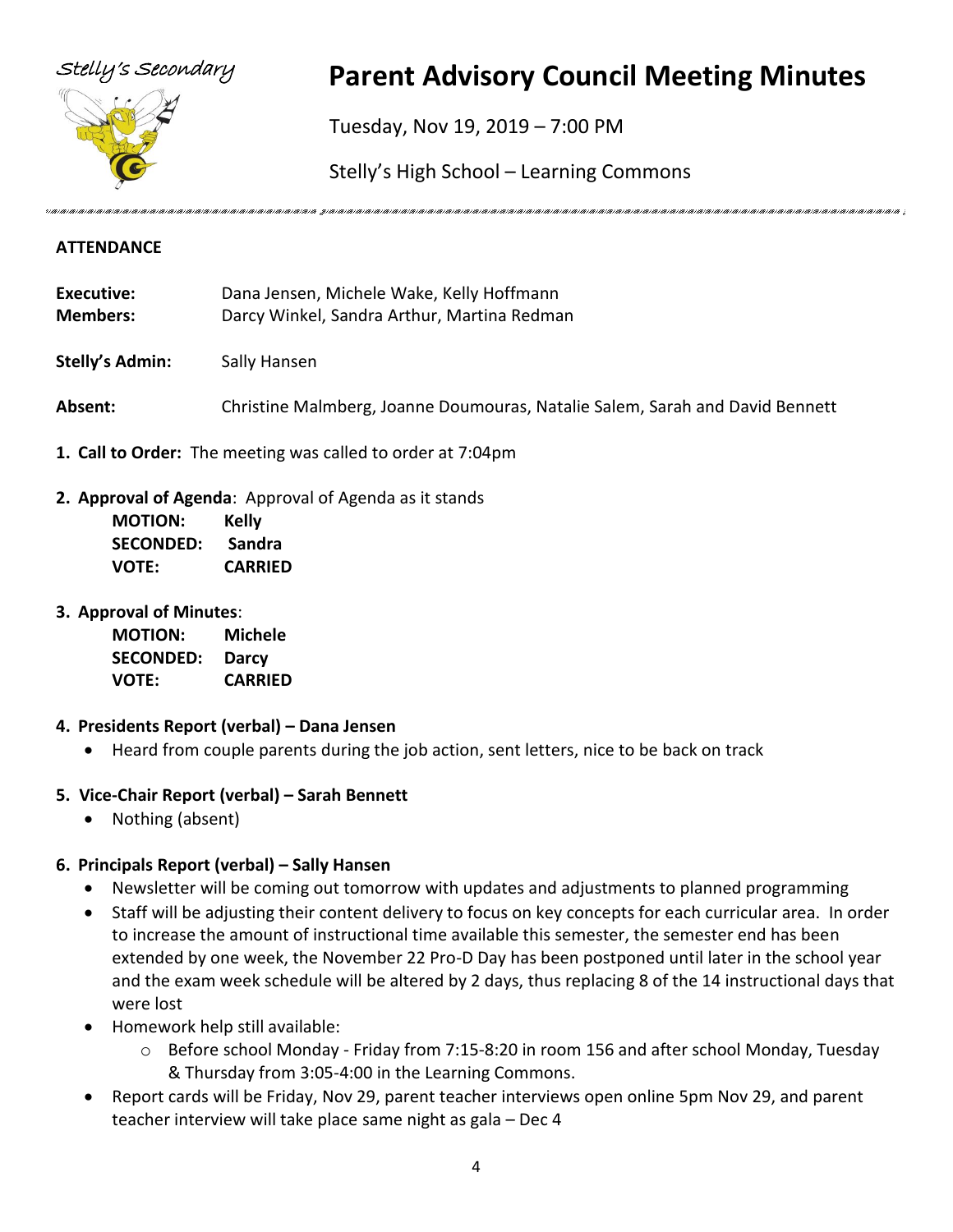- Report cards will be slightly altered. Parents can expect to see letter grades for Grade 9s, percentage for grade 10-12 (there is the odd exception where teachers will provide a comment if a letter grade/percentage is not given), work habits for all students and comments for all students who run the risk of not being successful in a course. If staff have the time, they may provide comments for other students, but they are not required to do so.
- With tight time-lines, SIDES marks will likely not make the report card. Instead a comment will be added to report cards directing students to where they can access their standing in SIDES courses.
- Rowing came  $4<sup>th</sup>$  in championships
- BC's for swimming couple kids
- Volleyball  $2^{nd}$  on island, off to BCs
- SWAG online store delivered to door
- Work experience updates from when off
- In January there will be a "Parents as Career Coaches" evening
- Vaporizer Use: Recently there has been a great deal of information/research regarding the use of vaporizers and the impact their use can have on youth. Here is some information every parent should



know. <sup>out\_final\_Aug2019.pd</sup> Vaping\_Parent'sHand

- Numeracy still Jan 20-24, November opportunity was missed
- Spring Break still on schedule
- See Newsletter for more information on dates and changes

#### **7. COPACS Report (verbal) – Kelly Hoffman**

- Good to be up and running
- Meeting this Thursday
- Lots of hours put in by COPACS Executive during the job action
- James Taylor addressing most of the emails received, and media requests Thank you James!

#### **8. Canadian Parents for French (CPF) Report (verbal) – Sandra Arthur**

- Membership drive for year completed
- Applied for number of grants, will equally spend in district
- K&12 gift presentation coming up
- Saturday is the French cooking classes, middle schoolers will be a week later
- French reading/mentoring at Deep Cove next Tuesday, Keating will happen later when room booking is available

#### **9. Treasurer's Report – Kelly Hoffman**

• Curtains are needing repairs, still in discussion

#### **10. Funding Requests – Kelly Hoffman**

- 1. Poets in the Classroom \$1000 (\$500/semester) (gaming account)
- o SUMMARY Students engage whole heartedly with professional poets, write all day, at lunch. Poets do a poetry teaching workshop for the English dept. Students love this event, and even non-writers are engaged and writing.
	- **MOTION:** Dana
	- **SECOND:** Sandra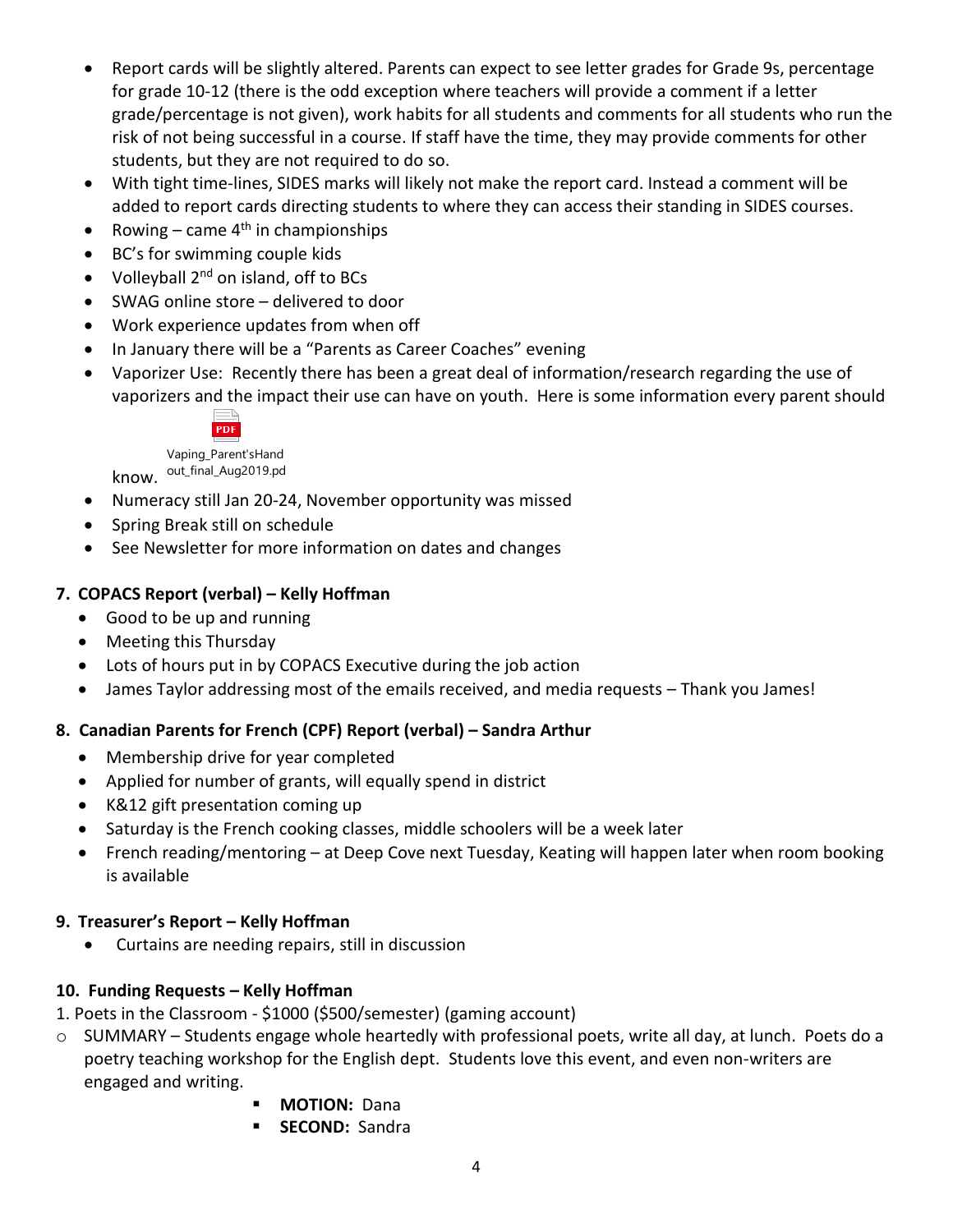#### **VOTE: All approved**

- 2. Forgotten Lunch \$500 (gaming account)
- $\circ$  SUMMARY providing healthy snacks and lunch for those who do not bring a lunch
	- **MOTION: Dana**

#### ▪ **SECOND:** Sandra

#### **VOTE: All approved**

- 3. Outdoor ED replacement equipment \$1,000 (gaming account)
- $\circ$  SUMMARY in order to keep our students safe on all our trips it is important that we continually upkeep all our equipment and needs. Every year we need to repair tents, tarps and lifejackets, we need to keep canoes in good working order and replace gear that is outdated.
	- **MOTION: Dana**
	- **SECOND: Michele**

## **VOTE: All approved**

- 4. Pottery Wheels and printmaking studio supplies \$3500 (\$3,000 wheels, \$500 supplies)
- o SUMMARY –
- **MOTION:**
- **SECOND:**

#### **VOTE: tabling to January, possibly one wheel coming out of gaming**

- 5. Piano moving and tuning (piano has been donated) \$310 (PAPERWORK PENDING)
- $\circ$  SUMMARY discussed and logistically not feasible
	- **MOTION:** Dana
	- **E** SECOND: Kelly

## **VOTE: all agreed not to approve at this time**

- 6. Math contests \$1,000 (PAPERWORK PENDING)
- $\circ$  SUMMARY gaming account
	- **MOTION: Dana**
	- **SECOND:** Sandra

#### **VOTE: All approved**

#### **11. Old Business**:

• nothing

#### **12. New Business**:

- Communications Update Natalie Salem
	- $\circ$  Discussion with Sally led by Dana in Natalie's absence, around the logistics of having a Facebook PAC page, and the need for comments and posts to be strictly monitored. Decision was made that Dana would communicate to Natalie the discussion held tonight with Sally and that the page needs very close monitoring of comments or comments turned off to avoid spiralling in the wrong direction. The Facebook PAC page will be setup on an interim basis with an update in a couple months to see how it is working, and if it is proven to be something that Stelly's requires for communications above what is already sent out via email and PAC website.